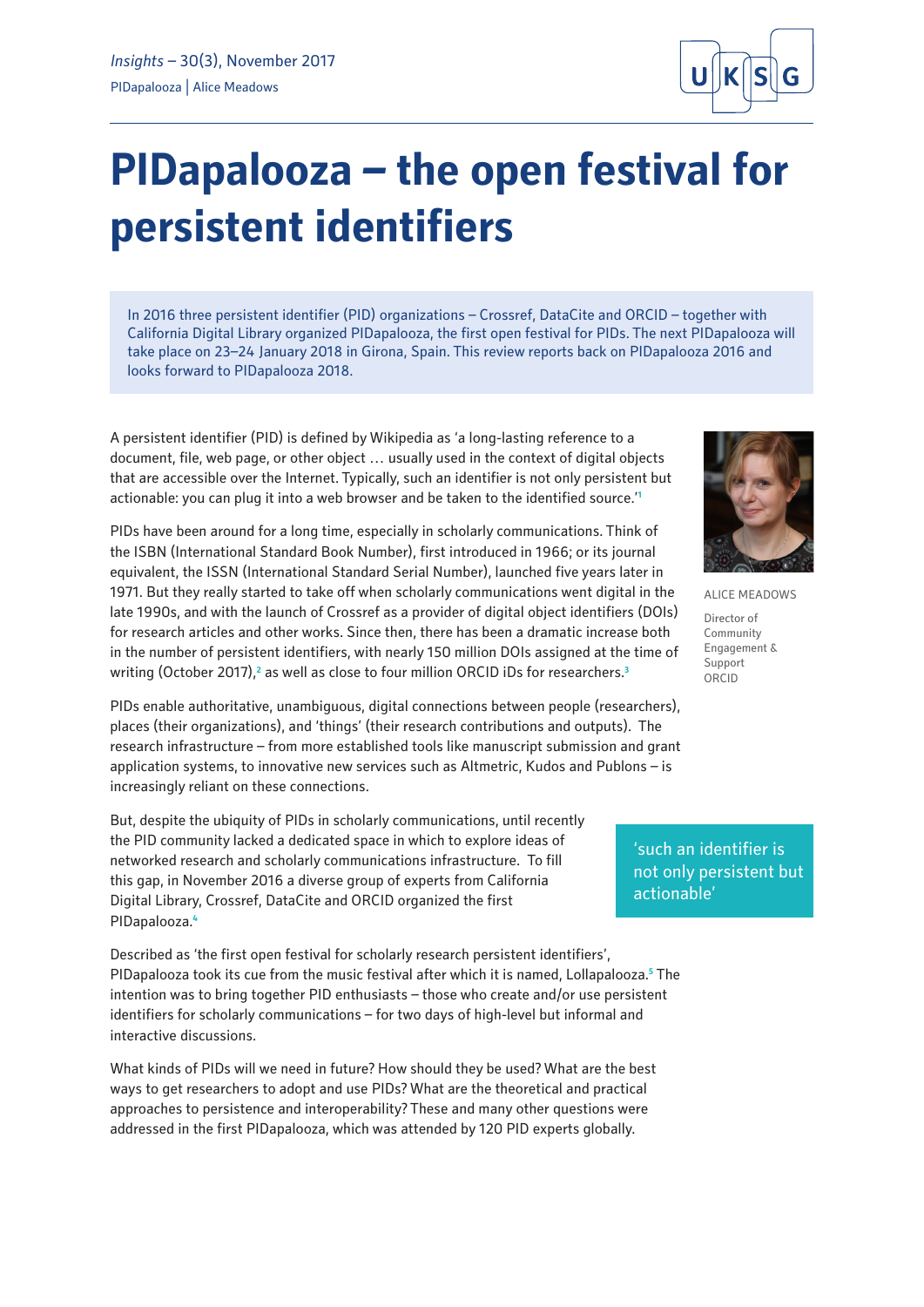

162 Much of the meeting was spent in short (half hour or less) parallel sessions, but there were also five plenaries. Together with the session on organization identifiers (which was so well attended it was virtually a plenary), these provide a good representation of the PIDapalooza experience.

> First up was Jonathan Clark, Executive Director of the International DOI Foundation, whose talk, 'PIDvasive – What's possible when everything has a persistent identifier?',<sup>6</sup> looked at what we should expect from our persistent identifiers (as well as persistence and uniqueness). The answer: provenance, metadata, machine readability, and policies/guarantees. In a broad-ranging talk, Clark then went on to discuss the risk of having too many PIDs, the types of services that might be built on them, and the critical need for both interoperability and a social infrastructure for PIDs.

Day one ended with the second plenary, by Simon Porter, VP of Research Engagement and Information Architecture at Digital Science, entitled 'Research Information Citizenship'.<sup>7</sup> He called on each scholarly communications sector – universities, publishers, funders, service providers and researchers themselves – to play their part in making the digital research infrastructure work better. Porter also raised the need for collaboration to build shared infrastructure tools and services, especially among service providers.

Clifford Tatum, Project Manager at ACUMEN and researcher at Leiden University, kicked off day two. His talk, 'Towards Governance of PID Portability for Research Evaluation',**<sup>8</sup>** looked at the use of PIDs in the collection of research information for the purpose of evaluation, and the challenges this creates – in a world where open science and interoperability are increasingly the norm – in terms of privacy, security and commercial concerns. Tatum's proposed solution was to focus on improving the portability of PIDs through better standards and protocols.

The fourth plenary was by Herbert Van de Sompel, team leader of the Prototyping Team at the Research Library of the Los Alamos National Laboratory. His talk, 'Signposting for Persistent Identifiers',<sup>9</sup> demonstrated that many papers cite uniform resource identifiers (URIs) other than the DOI URI, reducing the potential power of PIDs. His solution to this problem was to create a signposting pattern for PIDs to enable the automatic discovery and use of the DOI URI rather than other types of URI associated with the DOI-identified object.

The last official plenary speaker was Carly Strasser, Program Officer for the Data-Driven Discovery Initiative at the Gordon and Betty Moore Foundation. She had the (un?)enviable task of drawing together everything that went on at PIDapalooza and she did so with aplomb – and a little Lollapalooza inspiration. Strasser described her talk, 'Reaching Nirvana: The Future of Persistent Identifiers',**<sup>10</sup>** as 'a "Greatest Hits" of takeaways, lessons learned, points for discussion, and new directions'.

As mentioned, there was also an unofficial plenary – a very well-attended (and lively!) session on organization identifiers. Led by Patricia Cruse, Laure Haak and Ed Pentz (respectively Executive Directors of DataCite, ORCID and Crossref), it began with an update on the work that the three organizations had undertaken to review the current work on organization identifiers and define use cases. The rest of the time was spent on a wide-ranging discussion about next steps, with a range of (sometimes divergent) views expressed. However, there was general agreement that none of the current providers of organization identifiers meet all scholarly communications use cases – especially in terms of researcher affiliations – and there was support for a community working group to seek a solution to this challenge.

The response to PIDapalooza 2016 was enthusiastic, so we are now planning the next one, to be held in Girona, Spain on 23–24 January 2018. Like its predecessor, the goal of PIDapalooza 2018 is to create an open, welcoming atmosphere in which to discuss persistent identifiers, and it's open to anyone who creates or uses PIDs.

'critical need for both interoperability and a social infrastructure for PIDs'

'the goal of PIDapalooza 2018 is to create an open, welcoming atmosphere … and it's open to anyone who creates or uses PIDs'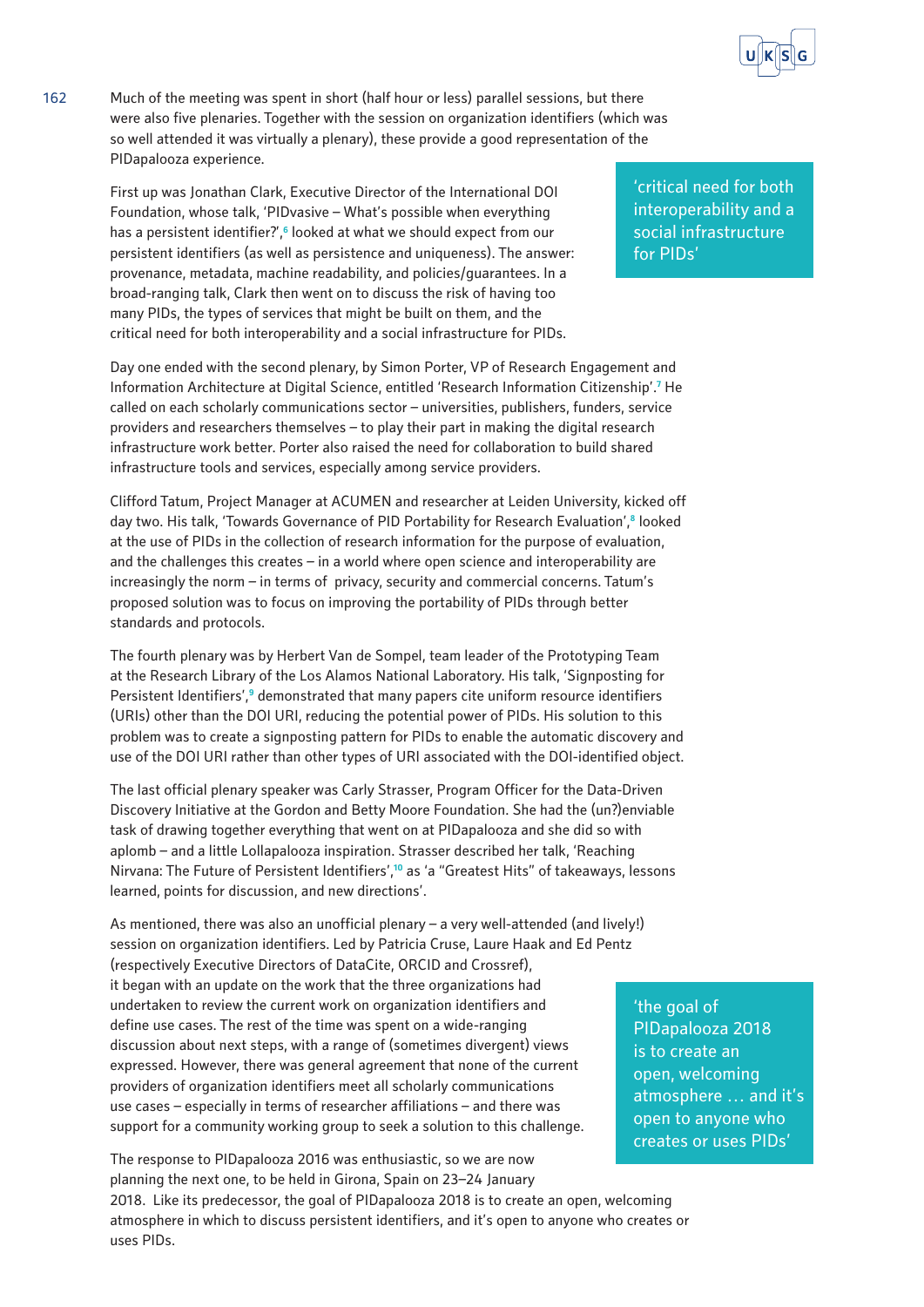

## 163 Content will fall into eight broad themes:

#### 1. **PID myths**

Are PIDs better in our minds than in reality? PID stands for Persistent IDentifier, but what does that mean and does such a thing exist?

#### 2. **Achieving persistence**

So many factors affect persistence: mission, oversight, funding, succession, redundancy, governance. Is open infrastructure for scholarly communication the key to achieving persistence?

#### 3. **PIDs for emerging uses**

Long-term identifiers are no longer just for digital objects. We have use cases for people, organizations, vocabulary terms, and more. What additional use cases are you working on?

#### 4. **Legacy PIDs**

There are thousands of venerable old identifier systems that people want to continue using and bring into the modern data citation ecosystem. How can we manage this effectively?

## 5. **Bridging worlds**

What would make heterogeneous PID systems 'interoperate' optimally? Would standardized metadata and APIs across PID types solve many of the problems, and, if so, how would that be achieved? What about standardized link/relation types?

#### 6. **PIDagogy**

It's a challenge for those who provide PID services and tools to engage the wider community. How do you teach, learn, persuade, discuss and improve adoption? What does it mean to build a pedagogy for PIDs?

## 7. **PID stories**

Which strategies worked? Which strategies failed? Tell us your horror stories! Share your victories!

## 8. **Kinds of persistence**

What are the frontiers of 'persistence'? We hear lots about fraud prevention with identifiers for scientific reproducibility, but what about data papers promoting PIDs for long-term access to reliably improving objects (software, preprints, data sets) or live data feeds?

The programme for PIDapalooza 2018 (which of course has its own DOI!)**<sup>11</sup>** is not finalized at the time of writing, since proposals are still being accepted, but I can guarantee that the content will be just as diverse and thought-provoking as the last one and that the level of audience participation and engagement will be just as high. You can find out more on the [pidapalooza.org](http://pidapalooza.org) website, register at [http://pidapalooza2018.eventbrite.com,](http://pidapalooza2018.eventbrite.com) and follow [@pidapalooza](https://twitter.com/pidapalooza) for updates on speakers, sessions, and more. (See Figure 1 for the official logo and a reminder of the dates.)